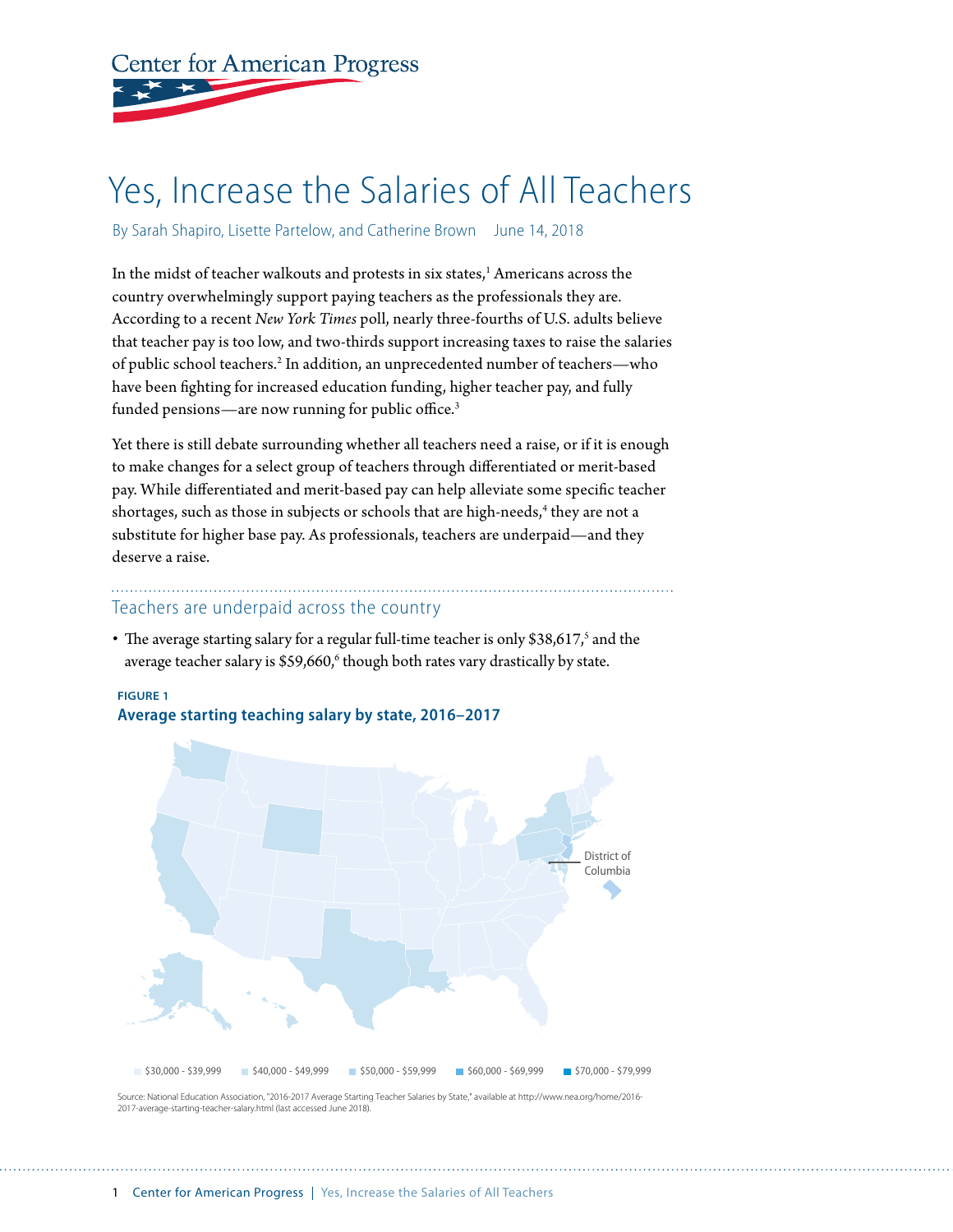#### **FIGURE 2 Average teaching salary by state, 2017**



Sources: National Education Association, "Rankings of the States 2017 and Estimates of School Statistics 2018" (2018), available at http://www.nea.org/assets/docs/180413-Rankings\_And\_Estimates\_Report\_2018.pdf; National Center for Education Statistics, "Table 6. Among regular full-time public school teachers, average base salary and earnings from all sources, percentage of teachers with earnings from various salary<br>supplements, and among those teachers, the average amount earned from the supple characteristics: 2015–16," available at https://nces.ed.gov/surveys/ntps/tables/ntps\_6t\_051617.asp (last accessed June 2018).

• The annual pay for teachers fell sharply from 1995 to 2015 in relation to the annual pay of similar workers.<sup>7</sup> According to the Economic Policy Institute, public school teachers are paid less than other comparable workers in every state, and they earn 11 percent less on average, when accounting for nonwage benefits.<sup>8</sup> This calculation is based on comparable weekly wages.

#### **FIGURE 3**





Source: Sylvia Allegretto and Lawrence Mishel, "The teacher pay gap is wider than ever" (Washington: Economic Policy Institute, 2016), Figure G, available at https://www.epi.org/publication/the-teacher-pay-gap-is-wider-than-ever-teachers-pay-continues-to-fall-further-behind-pay-ofcomparable-workers/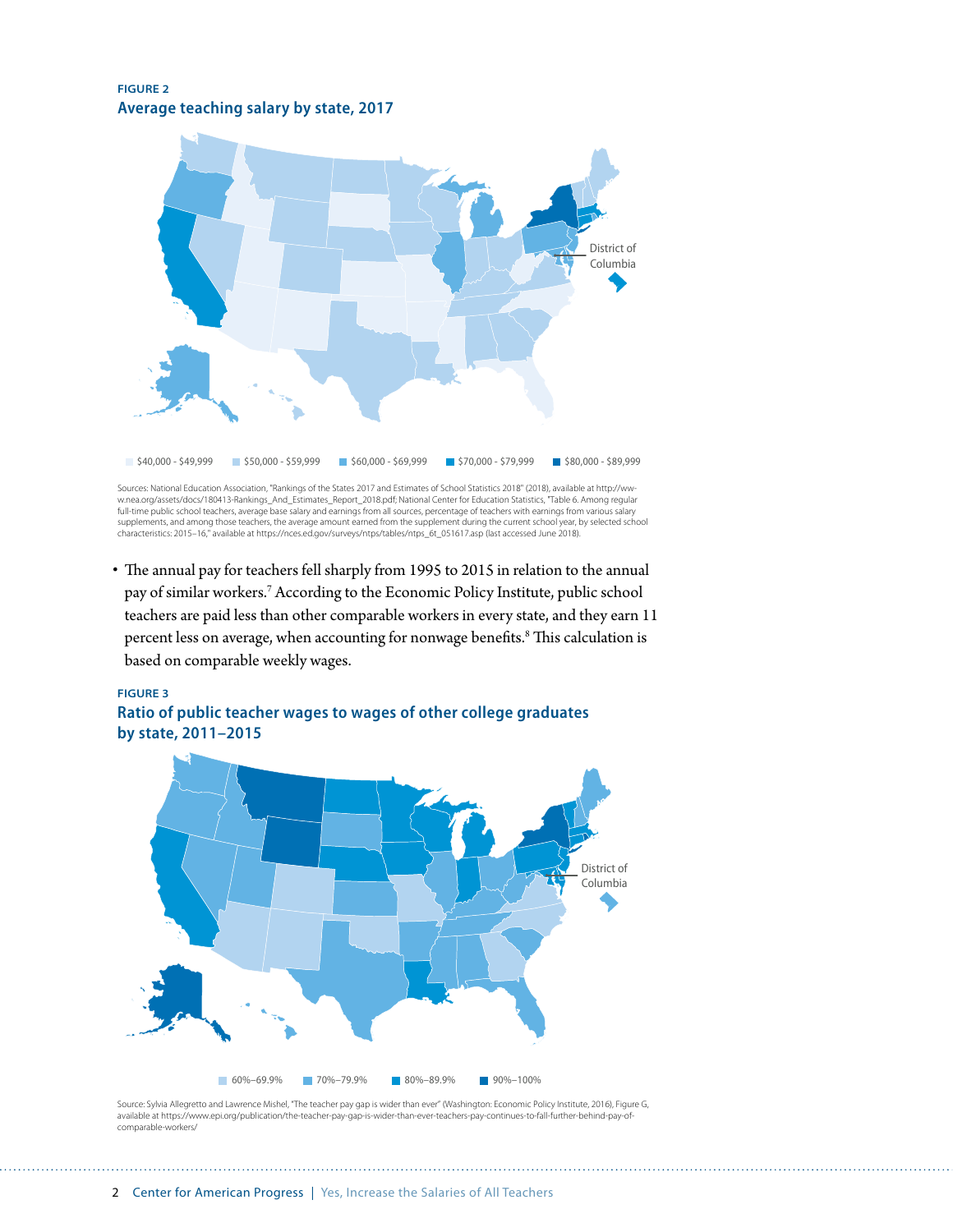- U.S. teacher pay also fares poorly internationally. American teachers work longer hours than teachers in most other Organisation for Economic Co-operation and Development (OECD) countries<sup>9</sup> but are paid less relative to other similarly educated workers in most OECD countries.10
- Nearly all U.S. states do not have fully funded pensions for public employees, failing to provide teachers with a secure retirement. According to The Pew Charitable Trusts, state pension funds created a \$1.4 trillion deficit in 2016, and only four states have at least 90 percent of pensions funded.<sup>11</sup>

Teachers are working second jobs, and many are eligible for meanstested programs

As of the 2015-16 school year, 18 percent of U.S. teachers worked second jobs outside the school system.12 Teachers are about 30 percent more likely than nonteachers to work a second job, and in some states, one-quarter of teachers work second jobs.<sup>13</sup>

#### **FIGURE 4 Percentage of teachers who have second jobs, 2011–2012**



Note: Reporting standards were not met for the District of Columbia, Florida, Hawaii, Maryland, and Rhode Island. Source: Ulrich Boser and Chelsea Straus, "Mid- and Late-Career Teachers Struggle With Paltry Incomes" (Washington: Center for American Progress, 2014), available at https://www.americanprogress.org/issues/education-k-12/reports/2014/07/23/94168/mid-and -late-career-teachers-struggle-with-paltry-incomes/.

In many states, teachers earn so little that they qualify for public benefits. Among mid-career teachers—or teachers with 10 years of teaching experience—those who are breadwinners for families of four or more people are eligible for benefit programs, such as the Children's Health Insurance Program or the National School Lunch Program, in most states.14 Because of their low salaries, in 2014, mid-career teachers qualified for up to seven benefit programs in Arizona, Colorado, Maine, Minnesota, Montana, North Carolina, North Dakota, and South Dakota.15

# Low teacher pay contributes to shortages and a disinterest in the teaching profession

A 2018 National Center for Education Statistics survey found that less than half of all public school teachers were satisfied with their pay; 45 percent of teachers who reported dissatisfaction said they would "leave teaching as soon as possible" if they could find a better-paying job.<sup>16</sup>

3 Center for American Progress | Yes, Increase the Salaries of All Teachers